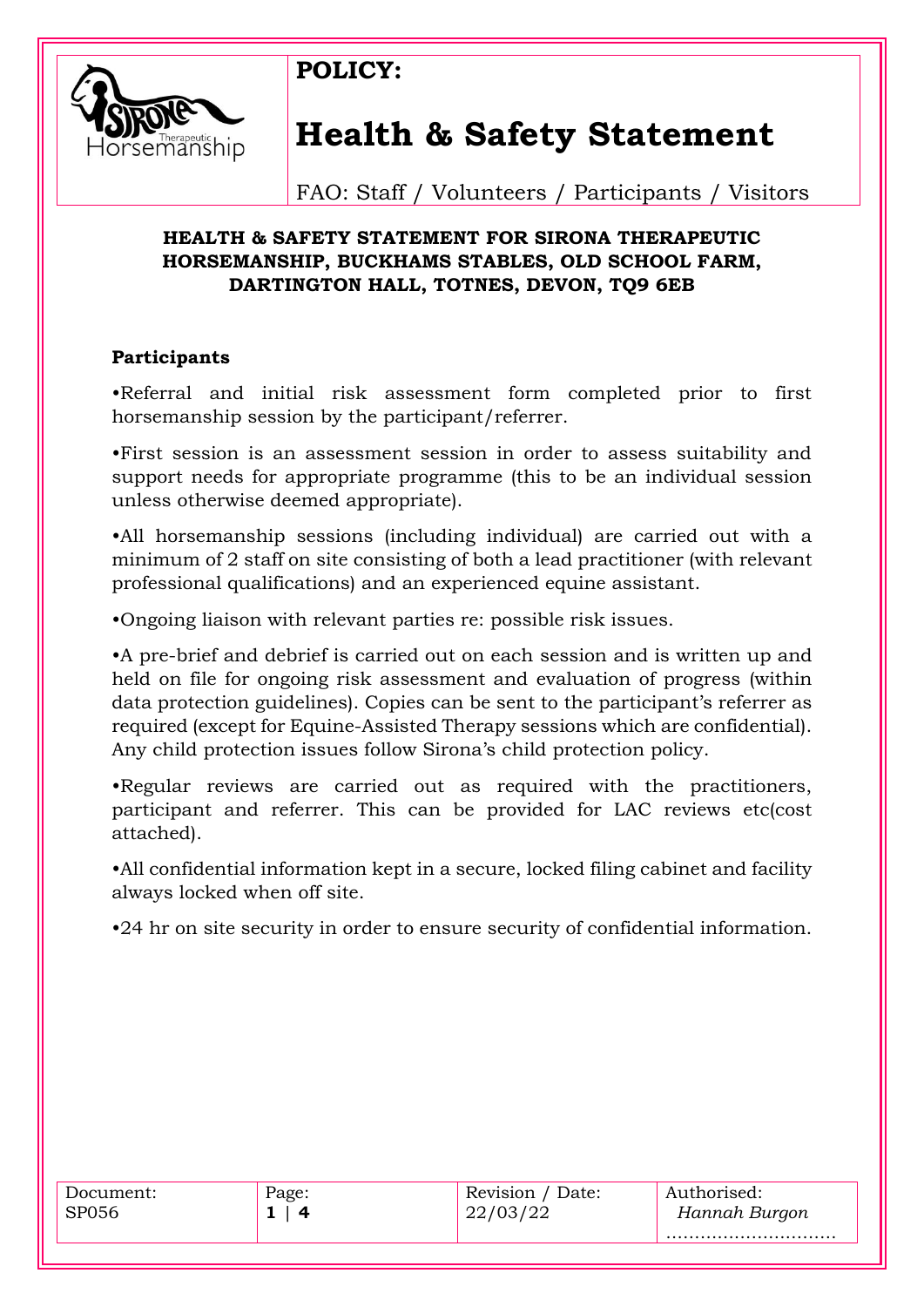

## **POLICY:**

## **Health & Safety Statement**

FAO: Staff / Volunteers / Participants / Visitors

## **General Health & Safety**

•Risk assessments on each activity have been undertaken and are regularly updated and reviewed and available for inspection.

•A written site risk assessment is in place and buildings regularly maintained.

•No smoking allowed on the premises and fire procedures in place.

•Emergency procedures in place and regular staff training and inductions carried out.

•RIDDOR to be followed in line with legislation.

## **First Aid Facilities**

•A minimum of 1 member of staff on site holds relevant up to date first aid training.

•A minimum of 1 staff member in a session holds a current first aid certificate.

•First Aid kit kept in the office.

•Accident book kept in the office.

•A small first aid kit and mobile phone is taken out on any hacks off site.

•Appointed first aiders names displayed.

## **Daily Checks**

•Horse health and temperament

- •Buildings and fencing
- •Work areas/use of tools
- •Equipment used
- •Appropriate display of notices

| Document:    | Page: | Revision / Date: | Authorised:   |
|--------------|-------|------------------|---------------|
| <b>SP056</b> | 4     | 22/03/22         | Hannah Burgon |
|              |       |                  |               |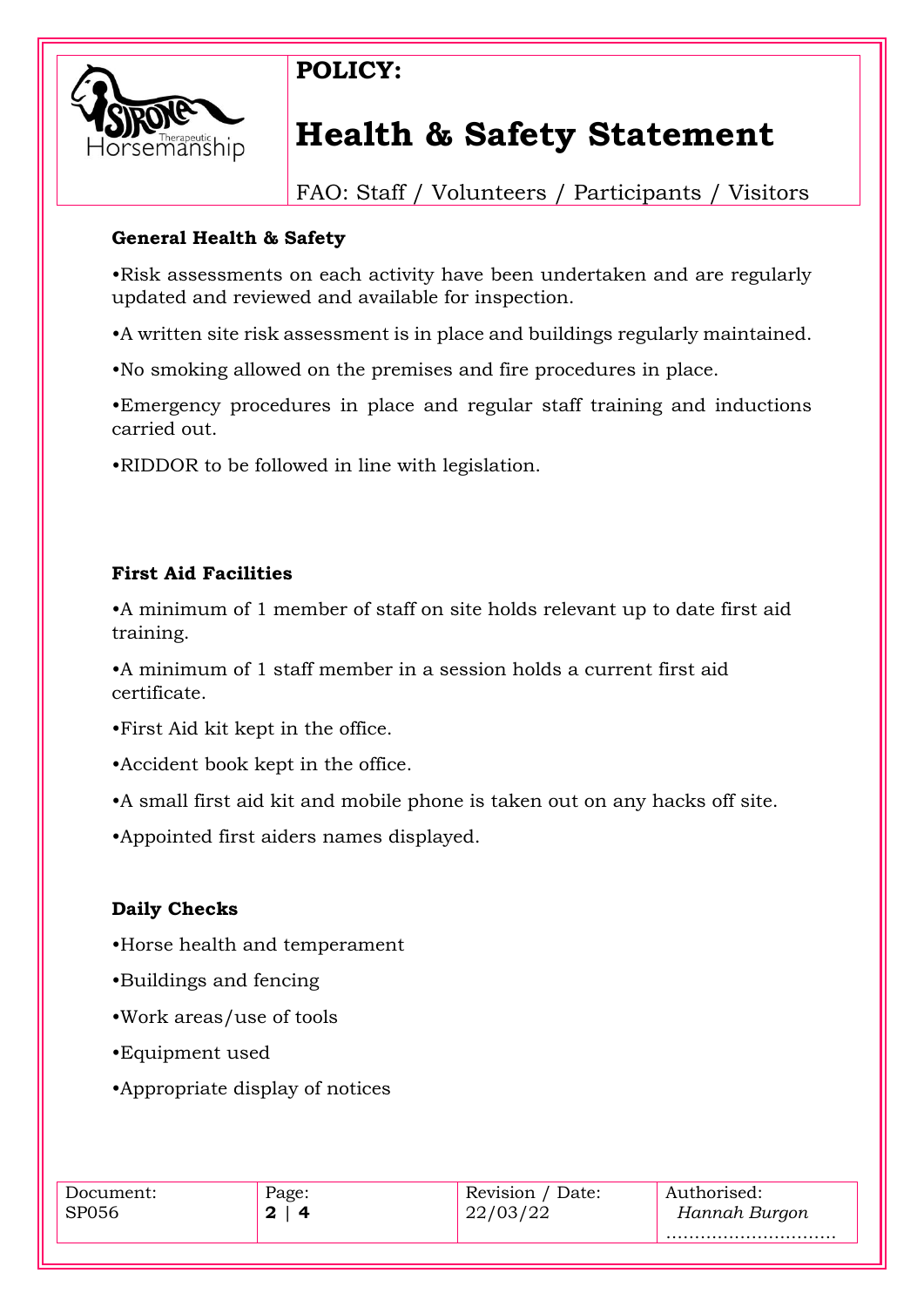

## **POLICY:**

## **Health & Safety Statement**

FAO: Staff / Volunteers / Participants / Visitors

## **Fire Procedure**

•Fire precaution notice and instructions displayed in prominent area.

•Release horses from barn/yard into field.

•To exit yard by safest exit points and assemble at the marked assembly point located on the drive by the arena

•Follow Sirona's fire procedure and training.

## **Horses**

•Horses chosen for their suitability and regularly trained and assessed daily.

•Gates always shut behind us.

•Horse Riding: Hard hats and specialist safety equipment are provided. eg. Neck straps to hold onto and appropriate boots if required. Hats meet current BHS/EU safety standards

•Always a minimum of two staff facilitating a session. 1-1 staff/participant ratio when riding and to help with mounting and dismounting if required.

### **Tools and Equipment**

•Kept in sight of office for management. Plastic forks and shovels used to minimise risk where appropriate.

•Any medicinal or other potentially dangerous items kept out of reach/in locked cabinet and COSHH in place.

•Site tidied at the end of the day.

| Document:    | Page:       | Revision / Date: | Authorised:   |
|--------------|-------------|------------------|---------------|
| <b>SP056</b> | っ<br>Δ<br>Q |                  | Hannah Burgon |
|              |             |                  |               |